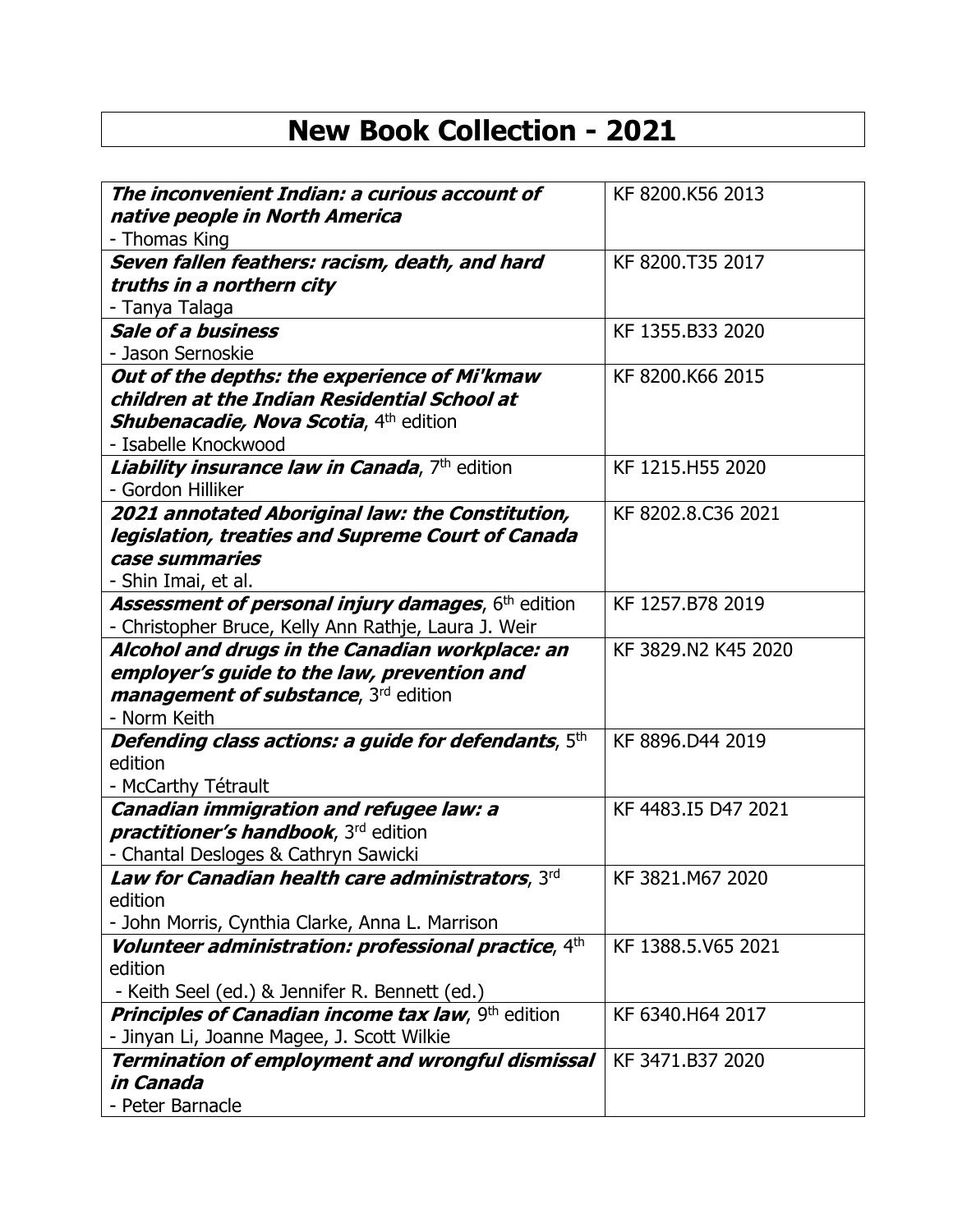| Canadian law of first responders' liability                                   | KF 1306.A2 B64 2020    |
|-------------------------------------------------------------------------------|------------------------|
| - David Grant Boghosian                                                       |                        |
| Wilson on children and financial support                                      | KF 479.W44 2020        |
| - Maryellen Symons                                                            |                        |
| The law of contracts, 3rd edition                                             | KF 801.M33 2020        |
| - John McCamus                                                                |                        |
| Diversity and Indigenous peoples in Canada                                    | KF 5399.5.M5 B69 2020  |
| - Darion Boyington                                                            |                        |
| The annotated Canada Labour Code, 2021                                        | KF 3319.S69 2021       |
| - Ronald M. Snyder                                                            |                        |
| <b>Modern First Nations legislation annotated, 2021</b>                       | KF 8205.M63 2021       |
| - Andrew Beynon, et al.                                                       |                        |
| Revisiting the duty to consult Aboriginal peoples                             | KF 8205.N49 2014       |
| - Dwight G. Newman                                                            |                        |
| The honour and dishonour of the crown: making                                 | KF 8205.D53 2015       |
| sense of Aboriginal law in Canada                                             |                        |
| - Jamie D. Dickson                                                            |                        |
| Ghost dancing with colonialism: decolonization and                            | KF 8205.W66 2011       |
| <b>Indigenous rights at the Supreme Court of Canada</b><br>- Grace Li Xiu Woo |                        |
| <b>Residential schools and reconciliation: Canada</b>                         | KF 8200.M55 2017       |
| confronts its history                                                         |                        |
| - J. R. Miller                                                                |                        |
| A reconciliation without recollection?: An                                    | KF 8505.N53 2020       |
| investigation of the foundations of Aboriginal law                            |                        |
| in Canada                                                                     |                        |
| - Joshua Ben & David Nichols                                                  |                        |
| <b>Freedom and Indigenous constitutionalism</b>                               | KF 8205.B677 2016      |
| - John Borrows                                                                |                        |
| <b>Search and seizure</b>                                                     | KF 9630.H37 2021       |
| Nader Hasan, et al.                                                           |                        |
| Independent assessment process: final report                                  | KF 8200.I63 2021       |
| - Independent Assessment Process Oversight Committee                          |                        |
| <b>Guide to Martin's annual criminal code, 3rd edition</b>                    | KF 9219.C36 M3785 2020 |
| - Lance Triskle                                                               |                        |
| Prosecuting and defending fraud cases: a                                      | KF 9365.D38 2021       |
| <i>practitioner's handbook</i> , 2 <sup>nd</sup> edition                      |                        |
| - Grace Hession David, Ian Smith, Jonathan Shime                              |                        |
| Cross-examination: the pinpoint method                                        | KF 8920.L44 2021       |
| - Kyla Lee                                                                    |                        |
| An introduction to the Canadian law of restitution                            | KF 1244.M33 2020       |
| and unjust enrichment                                                         |                        |
| - John D. McCamus                                                             |                        |
| The law of property                                                           | KF 561.C43 2021        |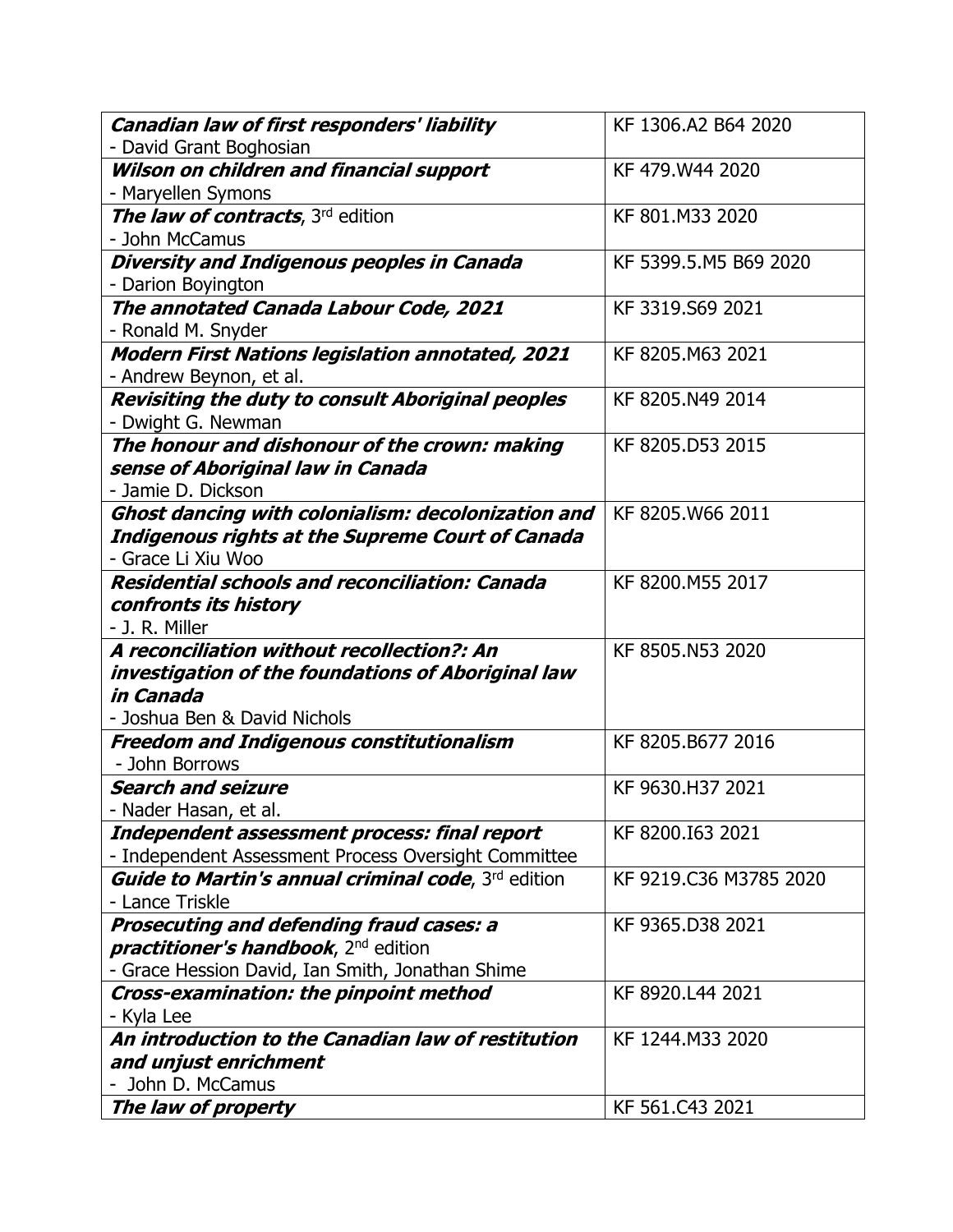| - Robert Chambers                                                          |                           |
|----------------------------------------------------------------------------|---------------------------|
| <b>Native law</b>                                                          | KF 8205.W663 1989-2021    |
| - Jack Woodward                                                            |                           |
| <b>New law of expropriation</b>                                            | KF 5999.C36 1989-2021     |
| - John A. Coates & Stephen F. Waqué                                        |                           |
| Debtor-creditor law and procedure, 6th edition                             | KF 1536.045 2021          |
| - Laurence M. Olivo & DeeAnn Gonsalves                                     |                           |
| <b>Bennett on Bankruptcy, 23rd edition</b>                                 | KF 1536.B466 2021         |
| - Frank Bennett                                                            |                           |
| <b>Canadian master labour guide</b> , 36 <sup>th</sup> edition             | KF 3319.C36 2021          |
| - Jamie Latner, Edward Noble, and Carol Dakai (eds.)                       |                           |
| Defending drinking, drugs and driving cases 2021                           | KF 2231.G65 2021          |
| - Alan D. Gold                                                             |                           |
| A guide to the Youth Criminal Justice Act,                                 | KF 9779.T87 2022          |
| <i><b>2021/2022</b></i>                                                    |                           |
| - Lee Tustin & Robert E. Lutes                                             |                           |
| Bennett on receiverships, 4th edition                                      | KF 1536.B4664 2021        |
| - Frank Bennett                                                            |                           |
| Watt's manual of criminal evidence, 2021 edition                           | KF 9660.W38 2021          |
| - David Watt                                                               |                           |
| Personal injury damages, 2001-2021 cumulative                              | KF 1256.C37 2001-2021 RES |
| edition                                                                    |                           |
| - John R. Carlson & Karen D.P. Carlson                                     |                           |
| <b>Canadian contractual interpretation law</b> , 4 <sup>th</sup> edition   | KF 801.H35 2021           |
| - Geoff Hall                                                               |                           |
| <b>Sopinka on the trial of an action, 4th edition</b>                      | KF 8915.S67 2020          |
| - J. Kenneth McEwan                                                        |                           |
| Three chief justices: Richard Routh, Jonathan                              | KF 345.D43 2021           |
| <b>Ogden and Thomas Tremlett</b>                                           |                           |
| - SS Daisy Legal History Committee & Christopher P.                        |                           |
| Curran                                                                     | KF 730.W38 2021 RES       |
| <b>Waters' law of trusts in Canada</b> , 5 <sup>th</sup> edition           |                           |
| - Donovan W. M. Waters, Mark R. Gillen, Lionel D. Smith                    | KF 8764.ZA2 W38 2021      |
| <b>Supreme Court of Canada practice 2021</b>                               |                           |
| - D. Lynne Watt, et al.<br>Family law: practice and procedure, 6th edition | KF 505.K87 2022           |
| - JoAnn Kurtz                                                              |                           |
| <b>Modern Criminal Evidence</b>                                            | KF 9660.G68 2022          |
| - Matthew Gourlay                                                          |                           |
| <b>Court of Appeal: civil practice 2022</b>                                | KF 8816.S86 2021          |
| - Supreme Court of NL Court of Appeal                                      |                           |
| <b>Annotated Tremeear's Criminal Code 2022</b>                             | KF 9219.C36 T73 2022      |
| - David Watt & Michelle Fuerst                                             |                           |
|                                                                            |                           |